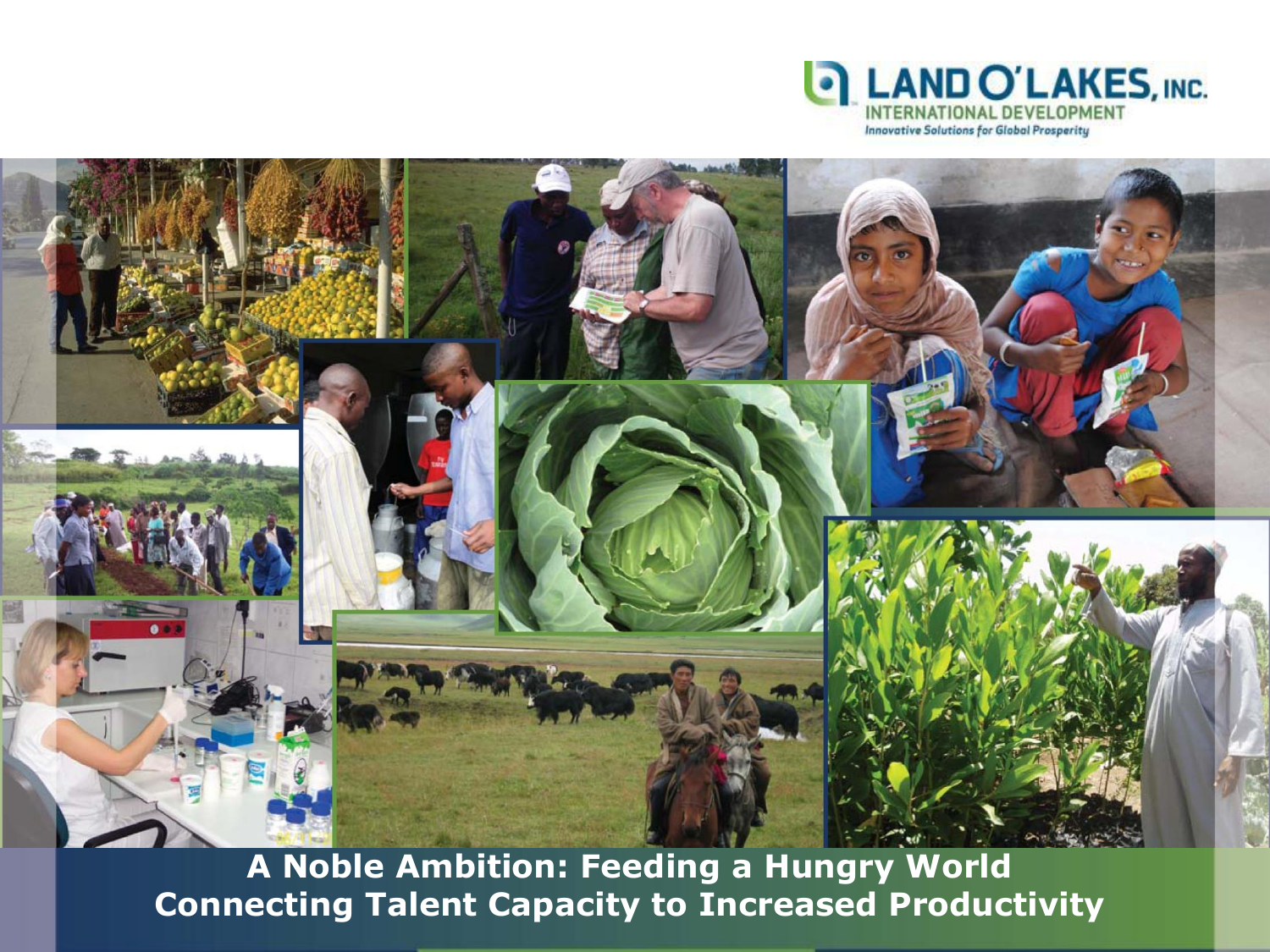

#### **Connecting Talent Capacity to Increased Agricultural Productivity**

#### **Panelists:**

- Dr. Thomas J. Herlehy, Land O'Lakes
- George Nfedt, PANNAR SEED
- Vito Rugani, Greenway Farms (Pty) Ltd.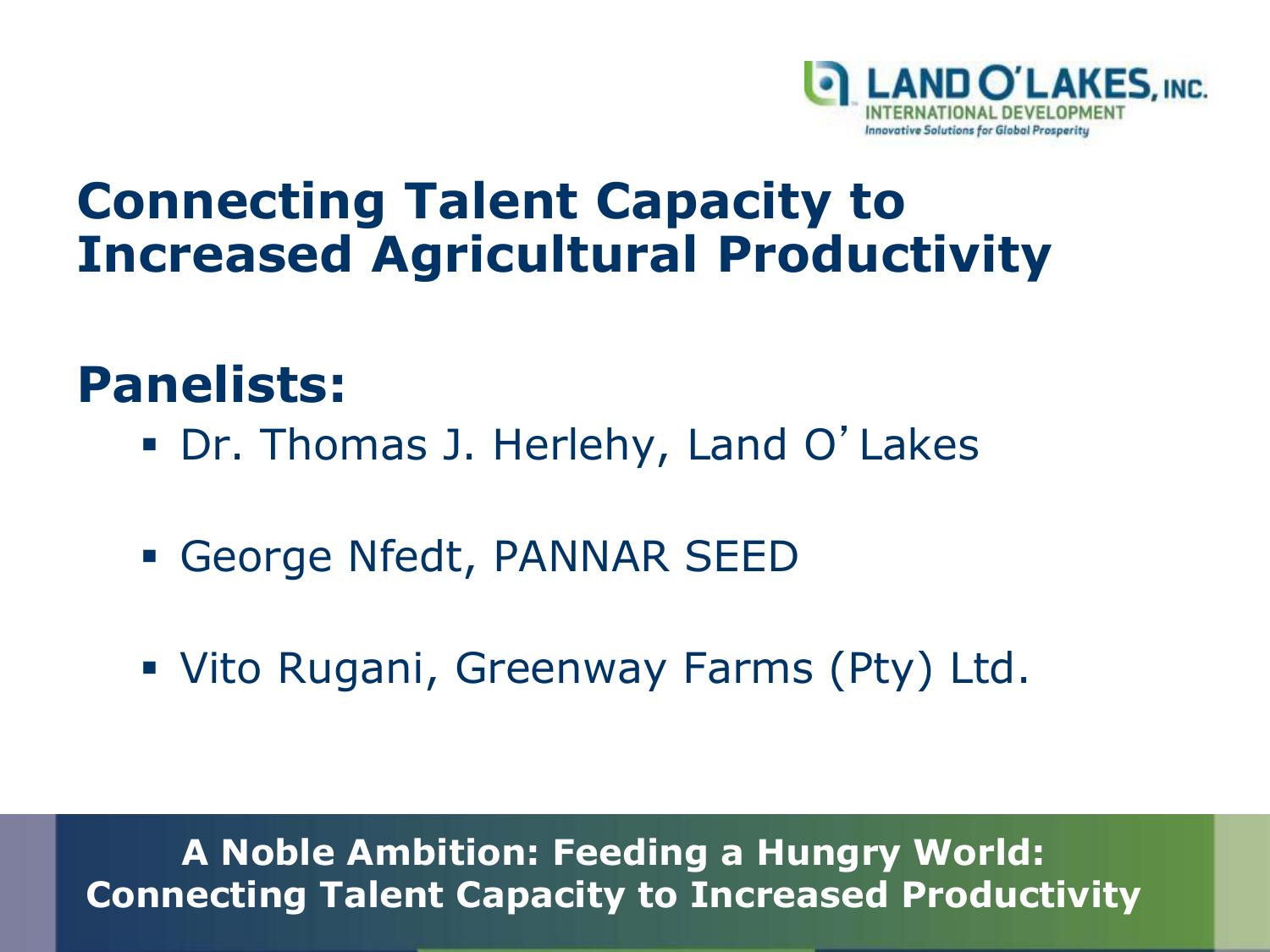

#### **Statement of the Problem**

#### **Can we feed a hungry world of some 9 billion people by 2050?**

### **Is it possible?**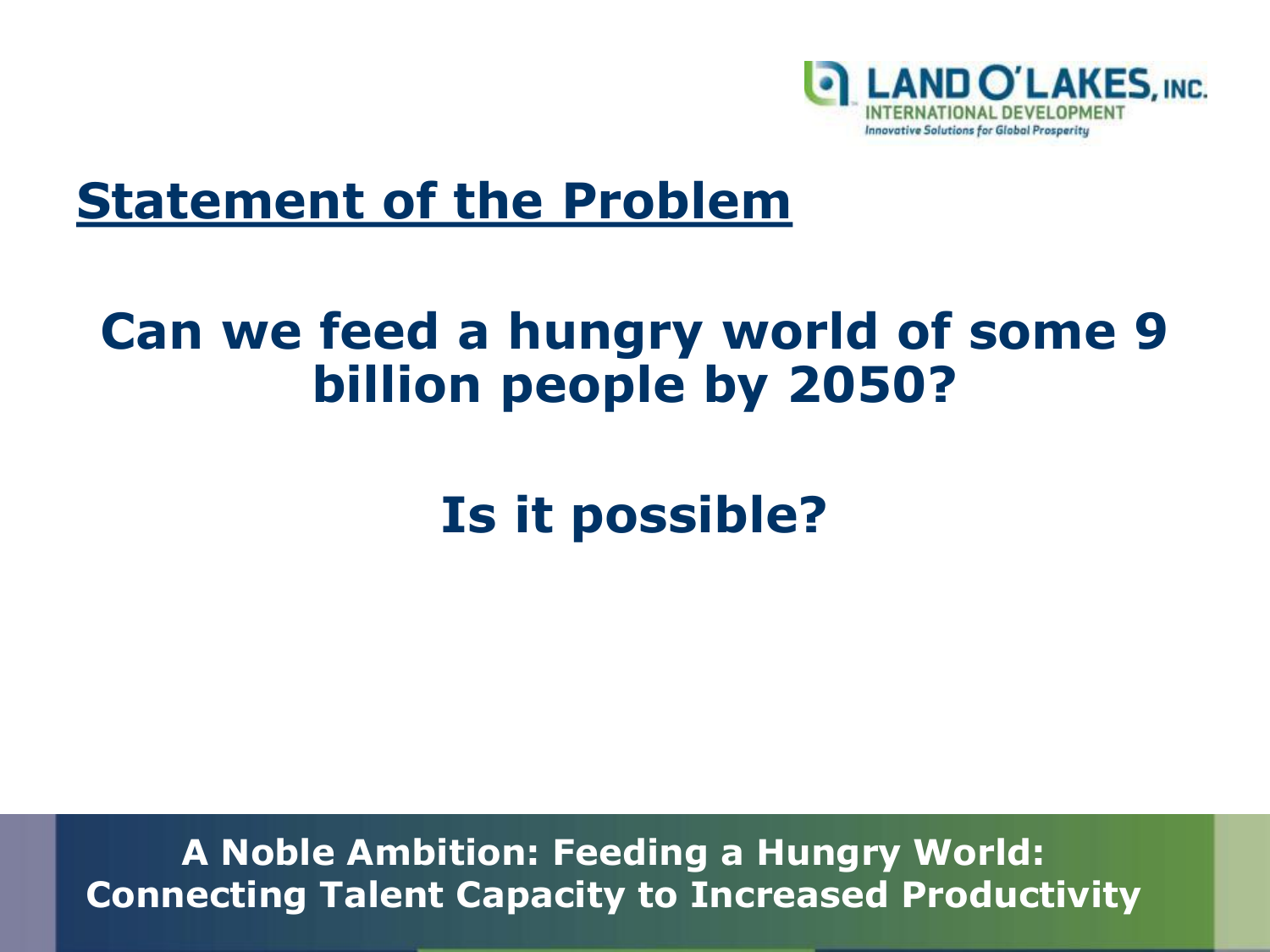

"**The world has the technology — either available or welladvanced in the research pipeline — to feed a population of 10 billion people.** *The more pertinent question today is whether farmers and ranchers will be permitted to use this new technology.*"

**-Dr. Norman Borlaug**

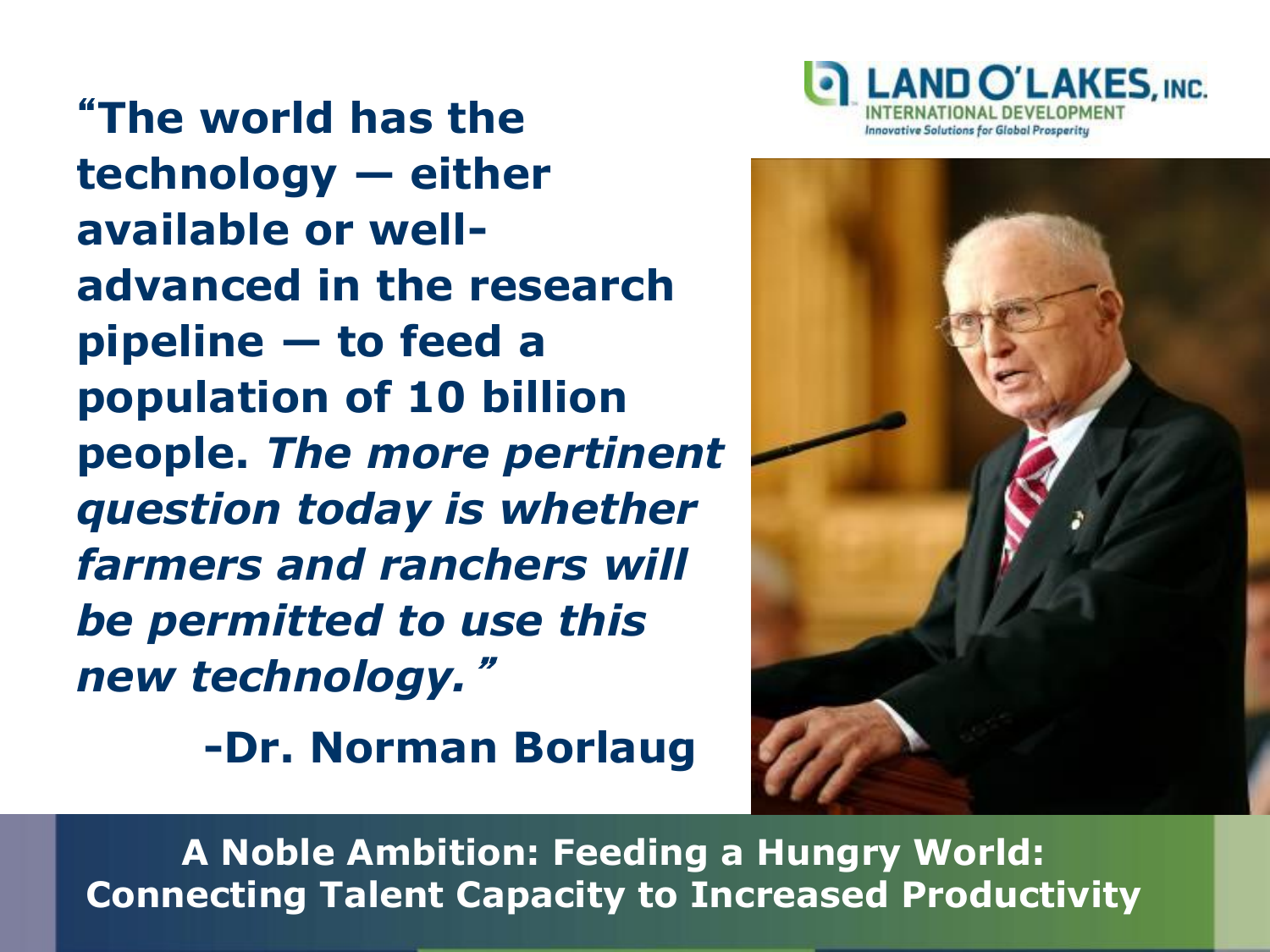

#### **We can feed a hungry world of some 9 billion people by 2050!**

**But we need to improve the human capacity to adopt modern farm management practices and use new technology in a sound and correct manner in order to raise agricultural productivity.**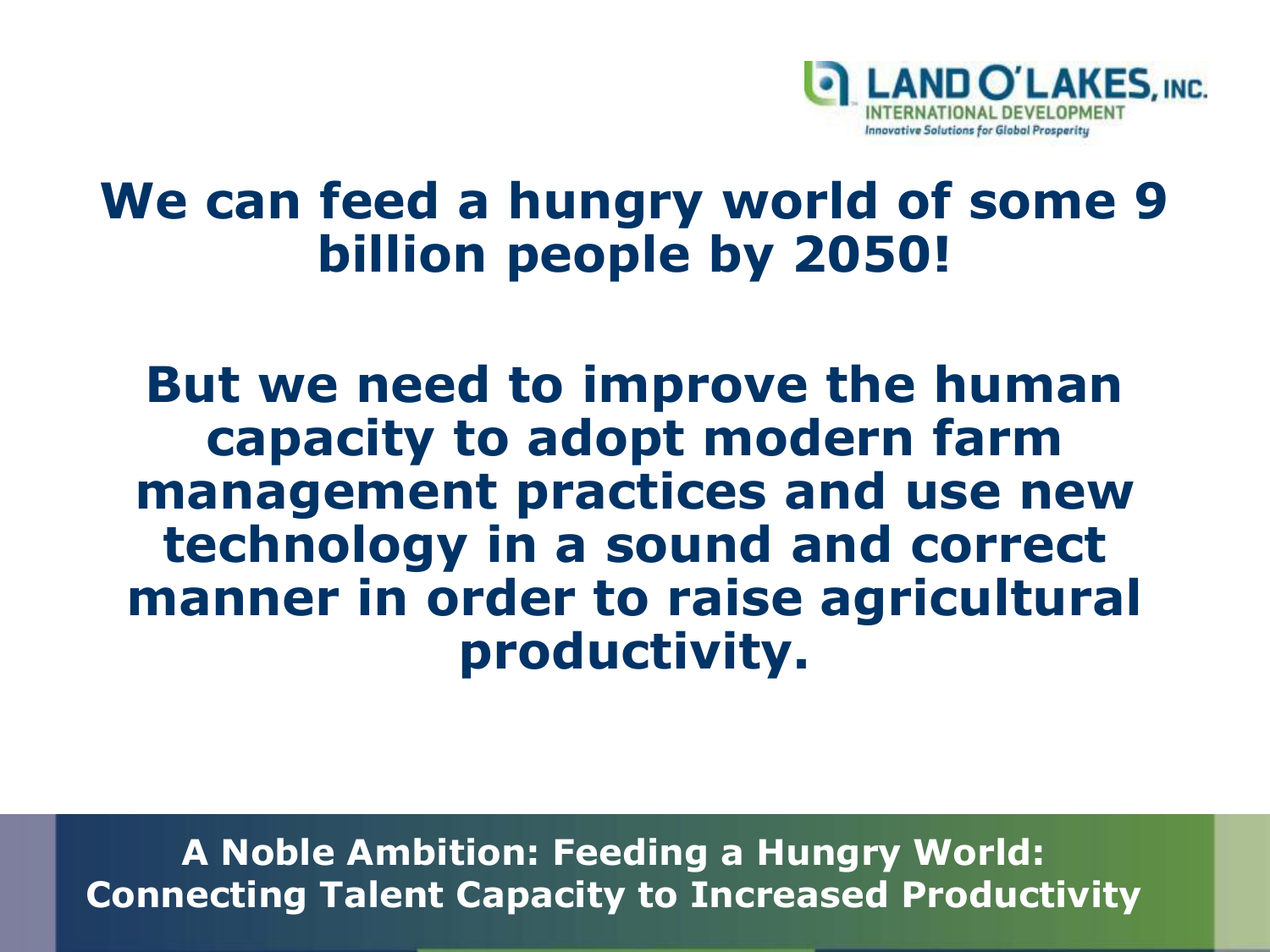

#### **Agricultural Productivity**

#### **There are huge gapes in productivity between OECD (industrialized) countries and the developing world.**

**OECD = Organization for Economic Cooperation & Development (34 countries) – see: [www.oecd.org](http://www.oecd.org/)**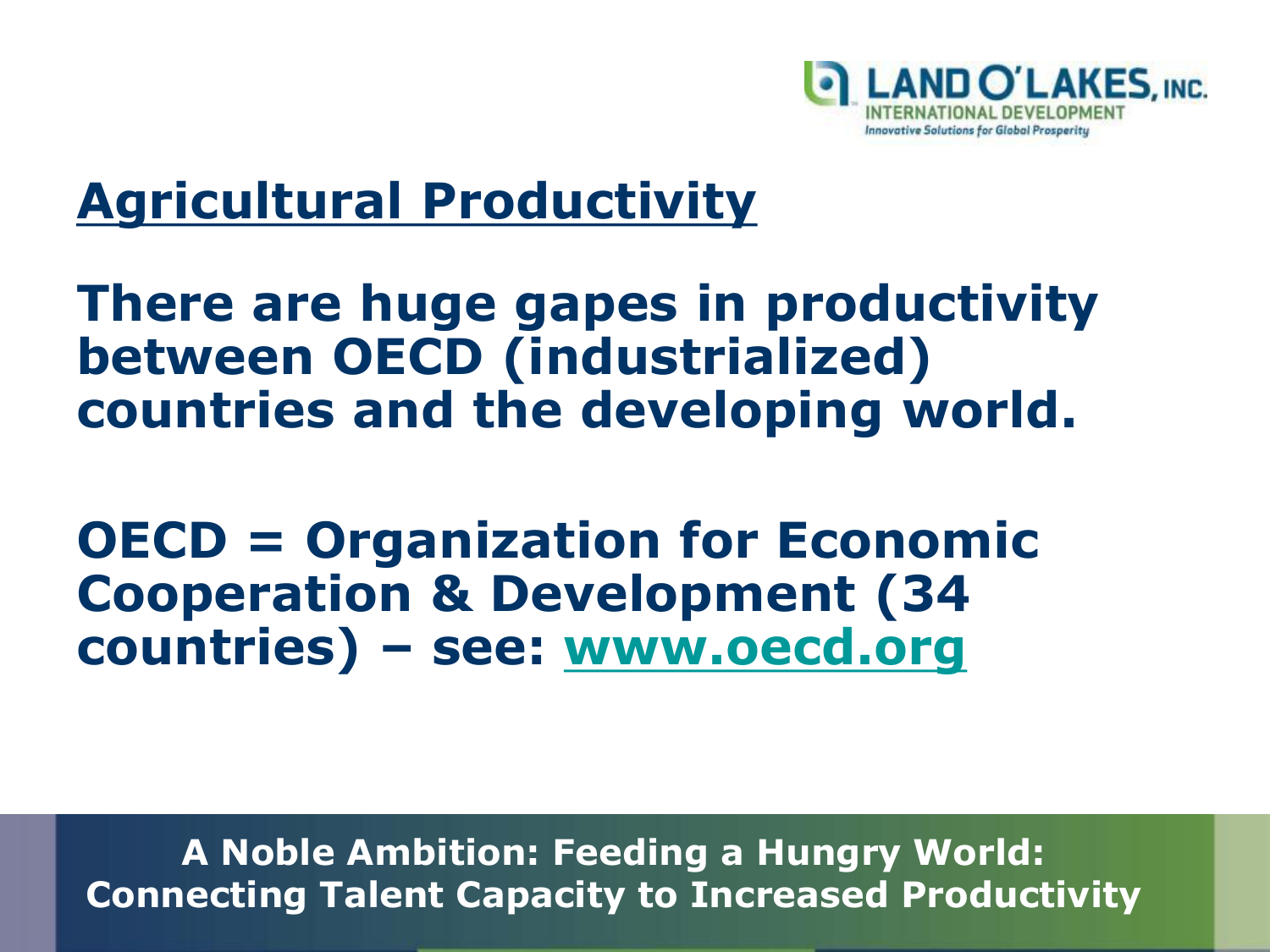

### **US Agricultural Productivity**

#### **In the 1930s, the average US farmer fed 10 people.**

**In 2005, the average farmer fed 150 people; today perhaps 200 people.** 

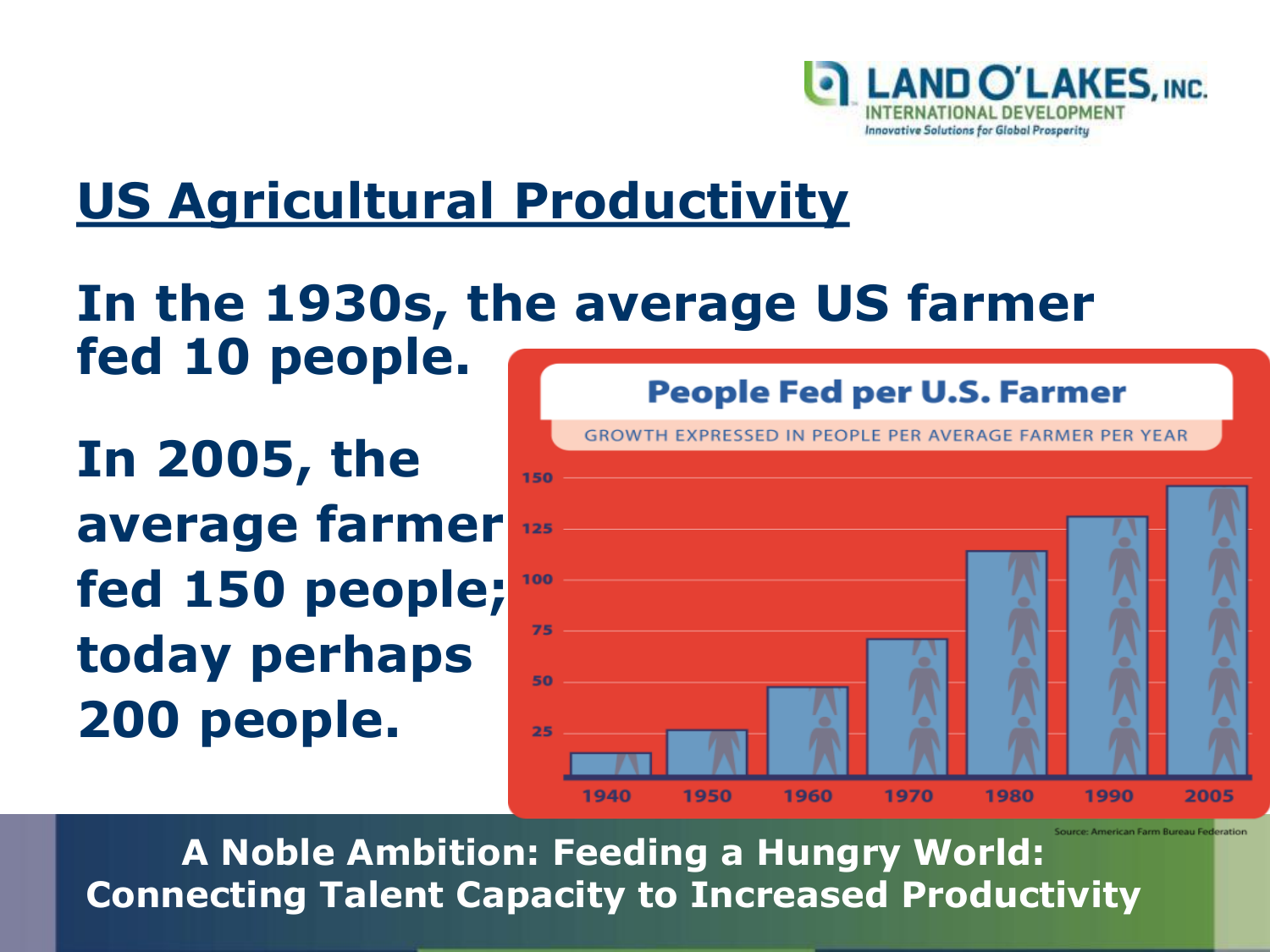

### **US Agricultural Productivity**

#### **Corn yields:**

- $-1930 20$  bushels/acre
- $-1960 55$  bushels/acre
- $-2011 150$  bushels/acre

#### **Wheat yields:**

- $-1930 14$  bushels/acre
- $-1960 26$  bushels/acre
- $-2011 45$  bushels/acre

#### **Per-cow milk production**

- $1930 4,500$  lbs./cow
- $1960 7,030$  lbs./cow
- $-2011 20,450$  lbs./cow

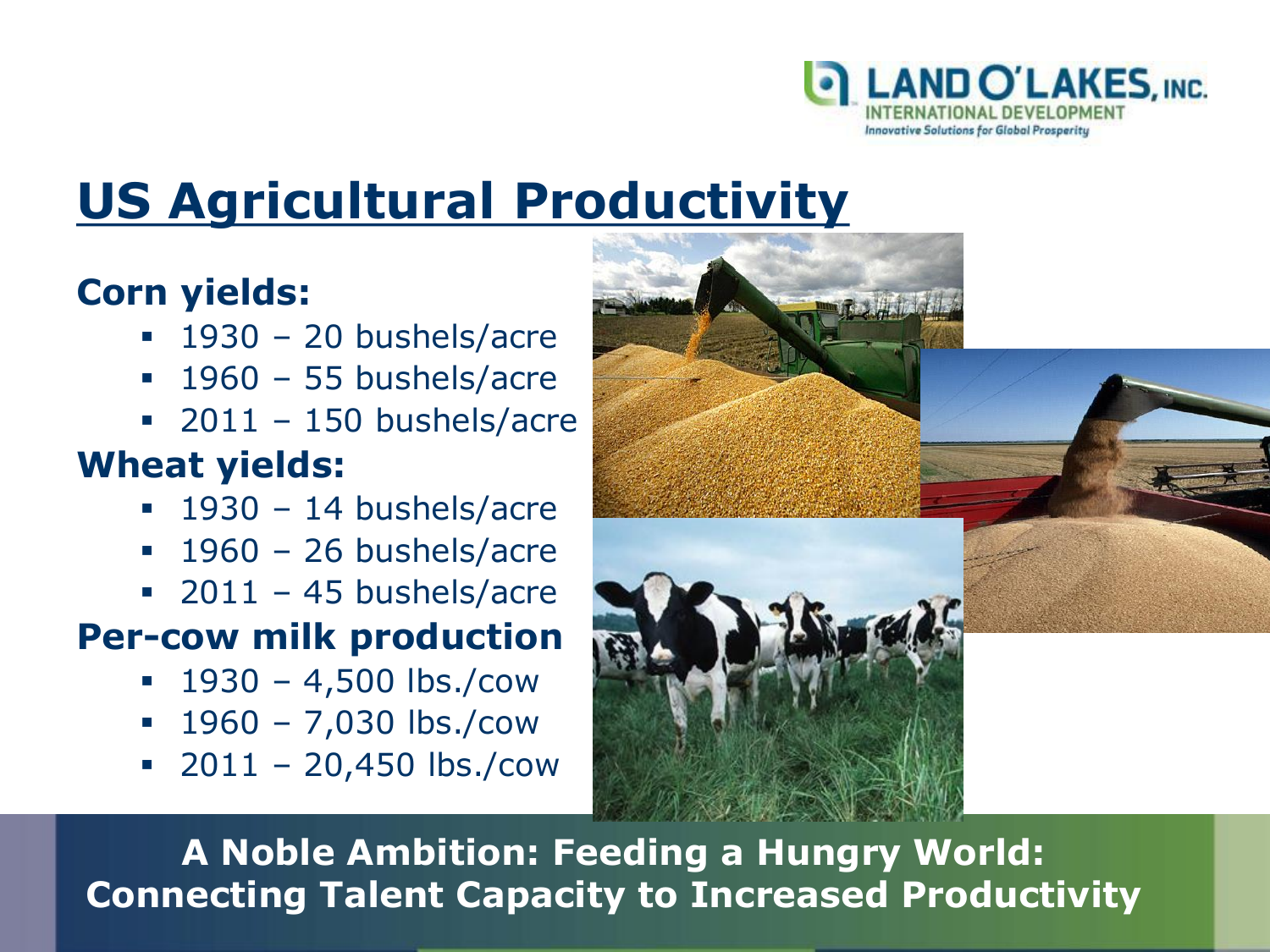

## **Agricultural Productivity: Global grain yields**



**A Global Agribusiness Perspective**

Equirectangular projection centered on 0.0°E

Data Min =  $0.00884$ , Max = 13.27624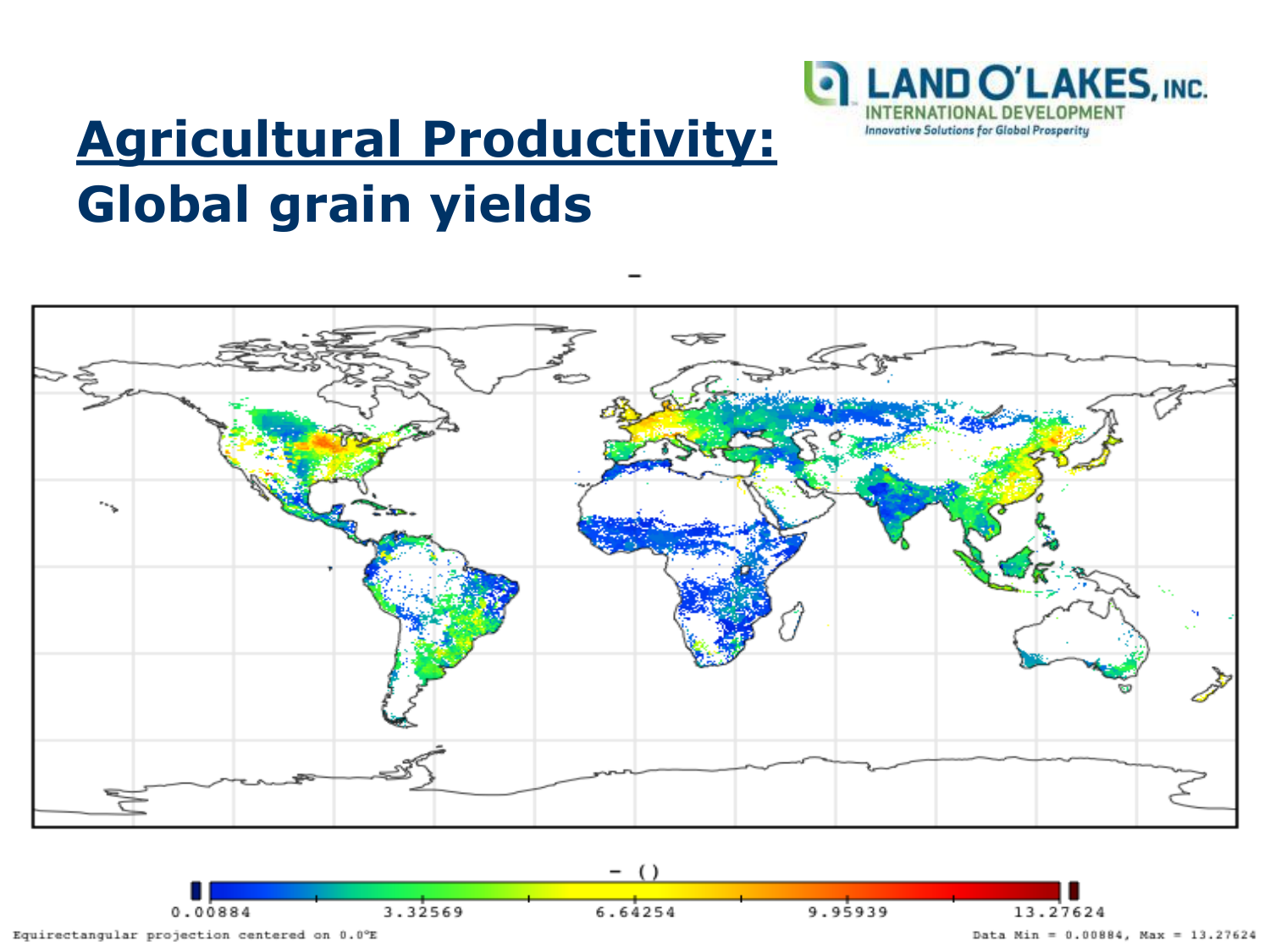

#### **Developing Country Agricultural Productivity**

#### **Average per acre productivity for corn, wheat, rice, is only 25-30% of that of the USA and OECD nations.**

# **Why?**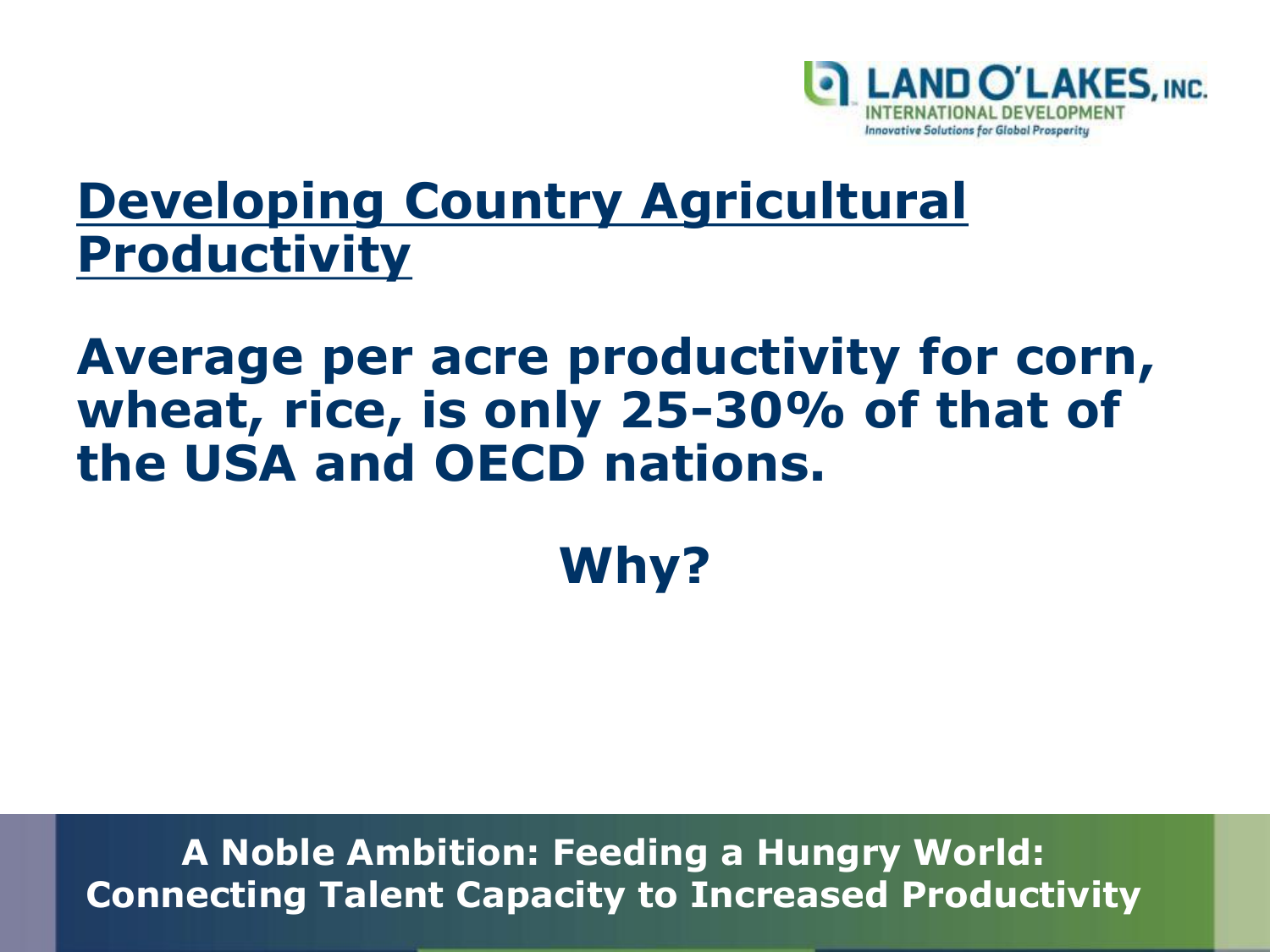

#### **Developing Country Agricultural Productivity**

**Hybrid seeds – only 33% of all African farmers use hybrid maize (corn) seed; only 47% in India.**

**Fertility treatments – only 5 kg. per acre in Africa vs. almost 100 kg. per acre worldwide.**

#### **Crop protection products (herbicides and fungicides) – low use in Africa.**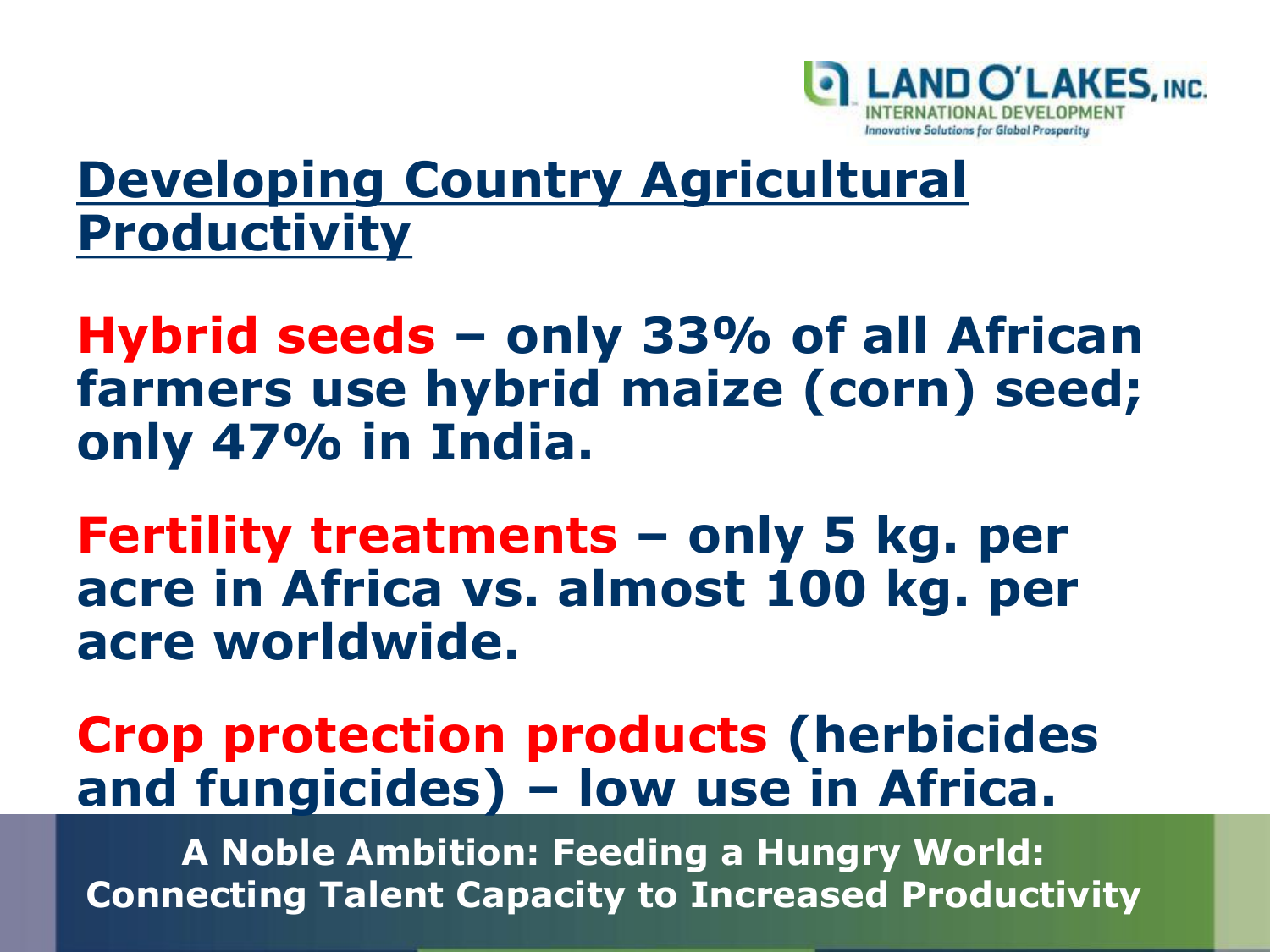

#### **Farming as a business – not a way of life.**

#### **Adopt modern business practices on the farm.**

**Give farmers choices – provide sciencebased information and let farmers choose what technology to use.**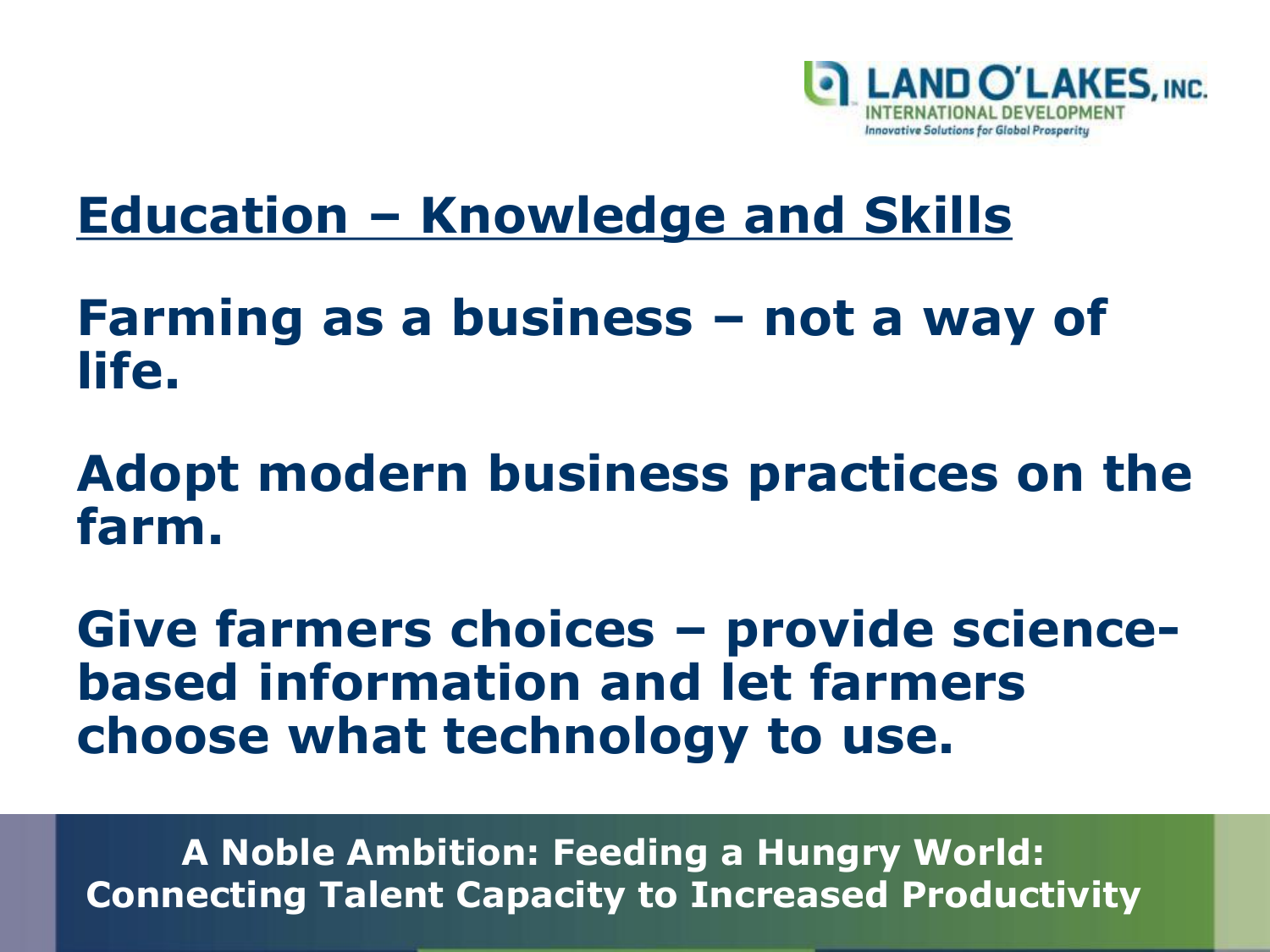

- **Literacy and numeracy skills**
- **English language skills**
- **Analytical skills**
- **Writing skills**
- **Public speaking skills**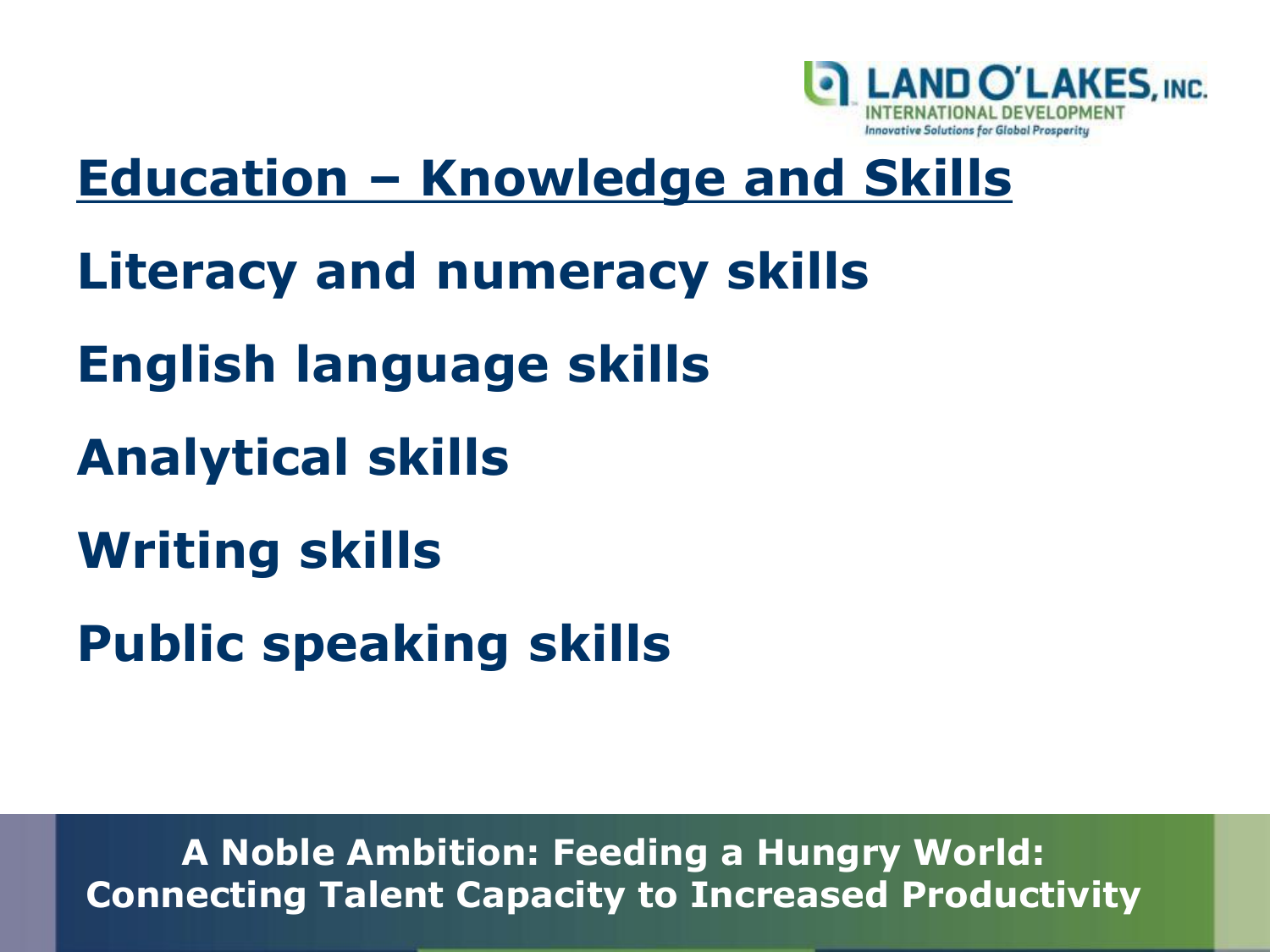

### **Policy makers: only 12 of 535 Members of Congress have an agr background:**

- 3 ranchers
- 3 organic farmers
- 2 veterinarians
- 2 vintners
- **1** dairy worker
- **1** fruit orchard worker

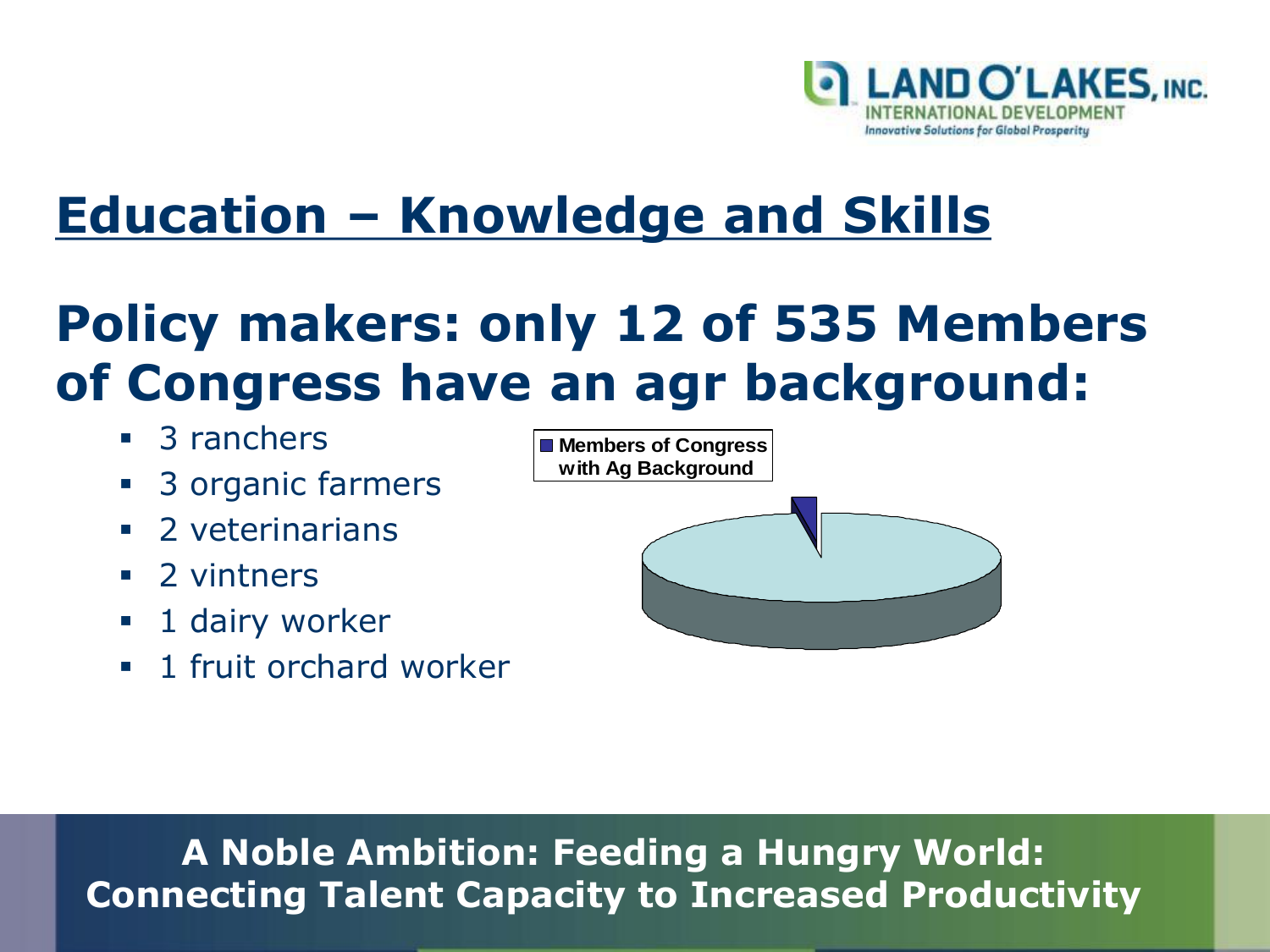

#### **Consumers – Voters**

#### **The challenge:**

#### **Are we going to make decisions based on emotion, opinion and nostalgia?**

#### **or**

**Are we going to make decisions based on accurate data and sound science?**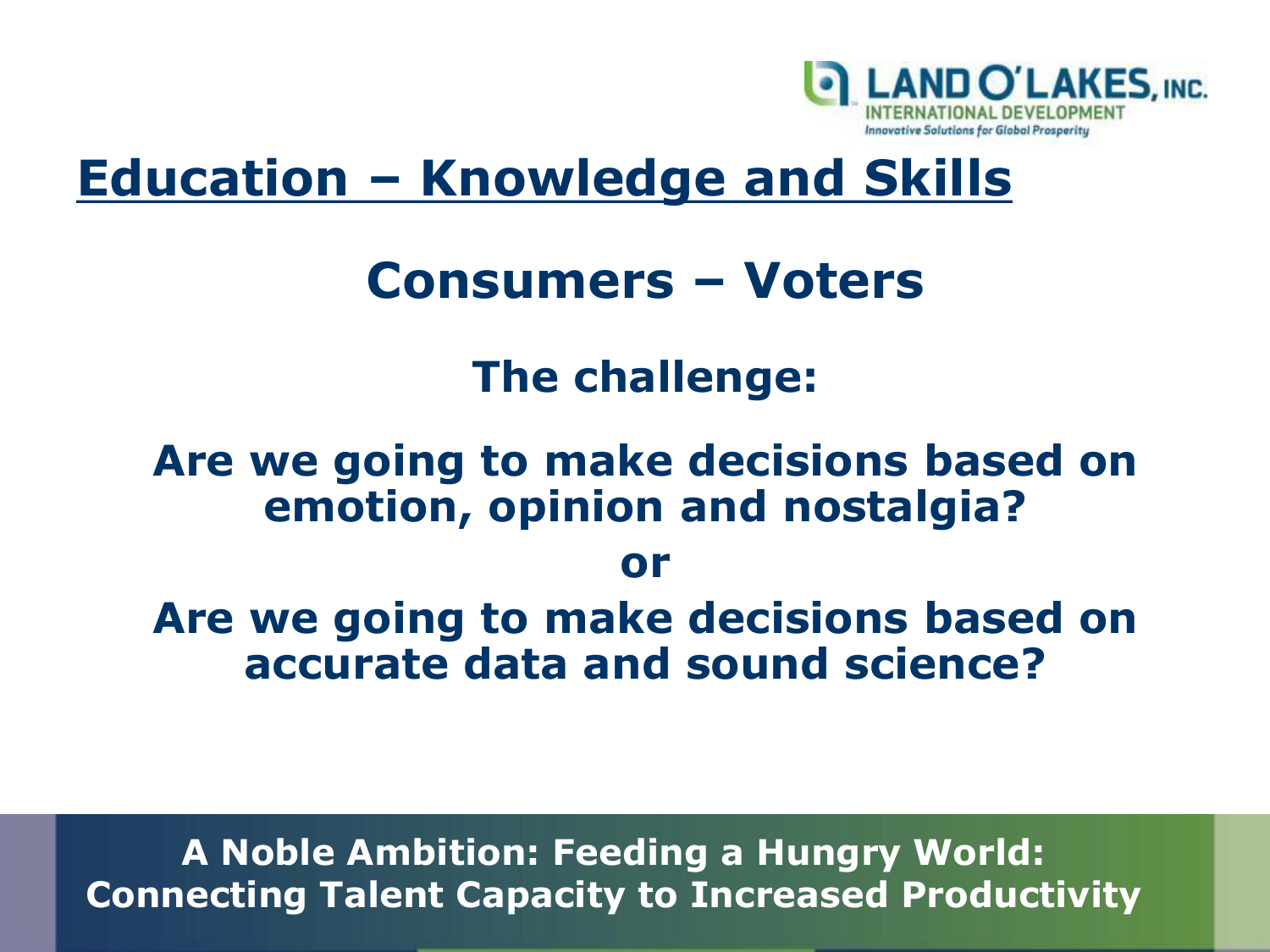



#### **Talent**

#### **Knowledge & Science**

#### **Skills to apply knowledge correctly**

#### **Challenges & Solutions**